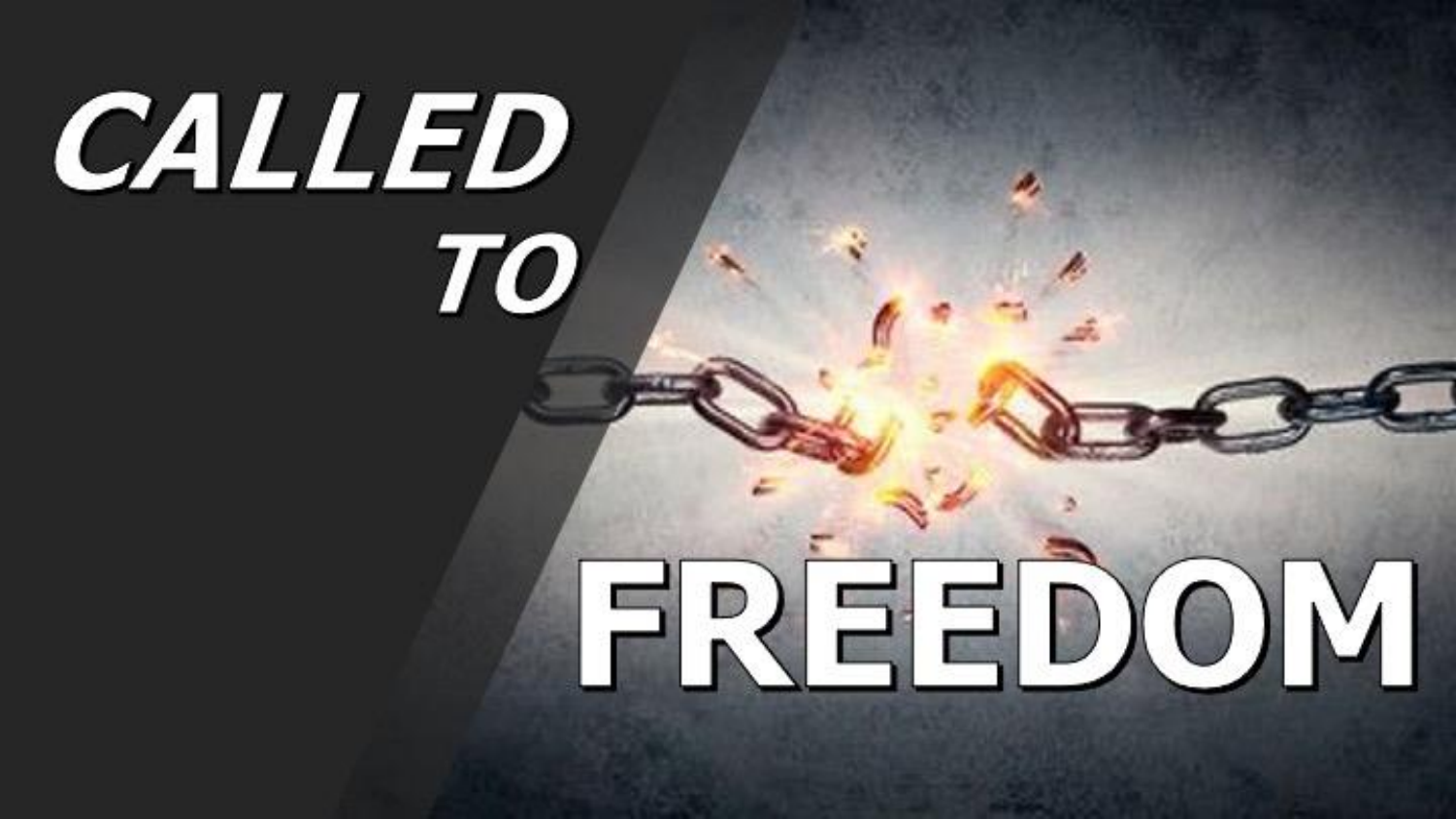## Learning to Live Like Free People **Galatians 5:1-14**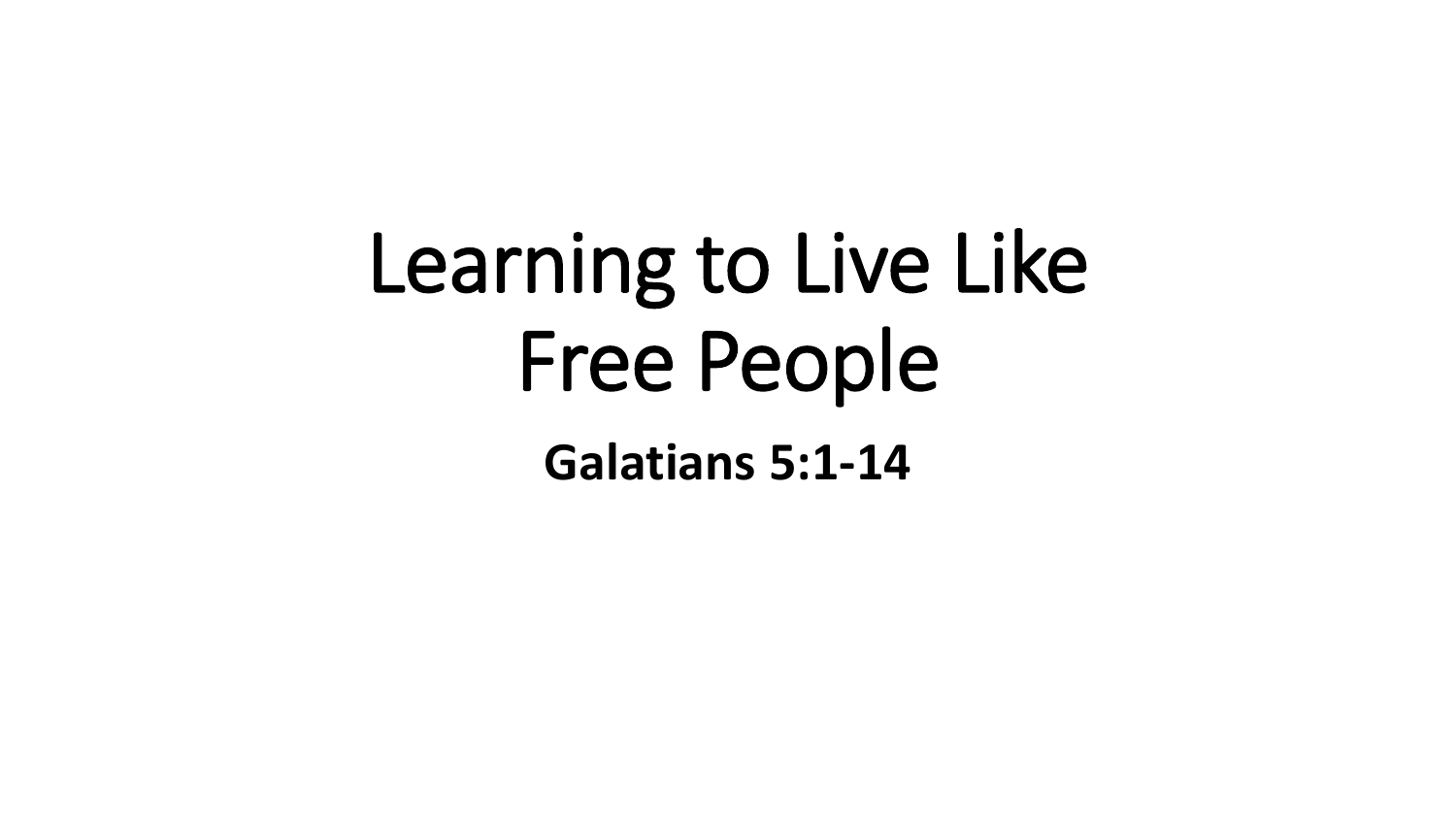Trust in the Lord…Lean not on your own understanding

- Proverbs 3:5-6
- My understanding is too often led by:
	- Emotion
	- Limited facts
	- The opinions of others that sound right in the moment
- As a result, my understanding is:
	- Fickle
	- Ever-changing
	- Often mistaken

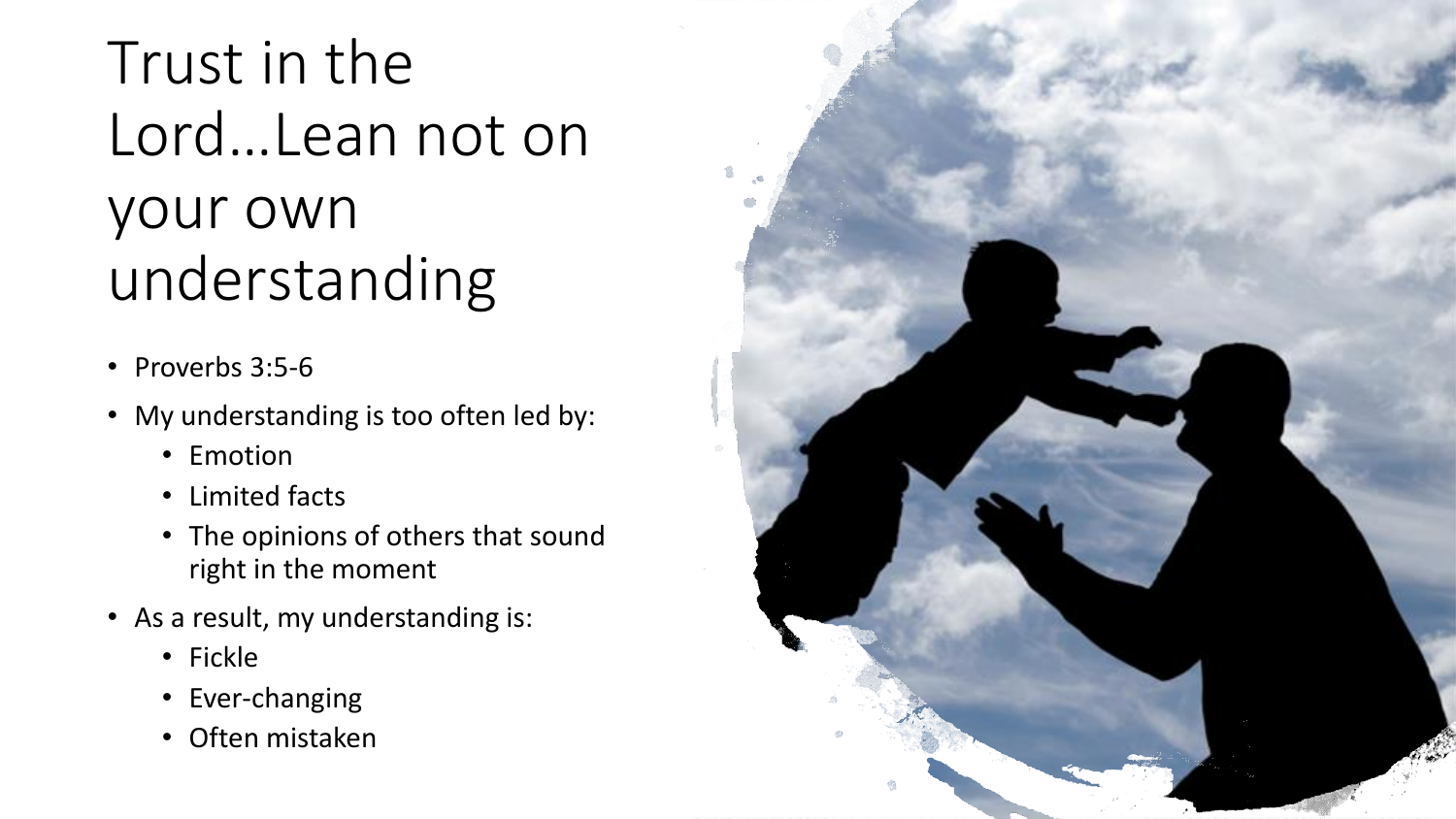My son, if thou come to serve the Lord, prepare thy soul for temptation. Set thy heart aright, and constantly endure, and make not haste in time of trouble. Cleave unto him, and depart not away, that thou mayest be increased at thy last end. Ecclesiasticus 2:1-3 (KJVA)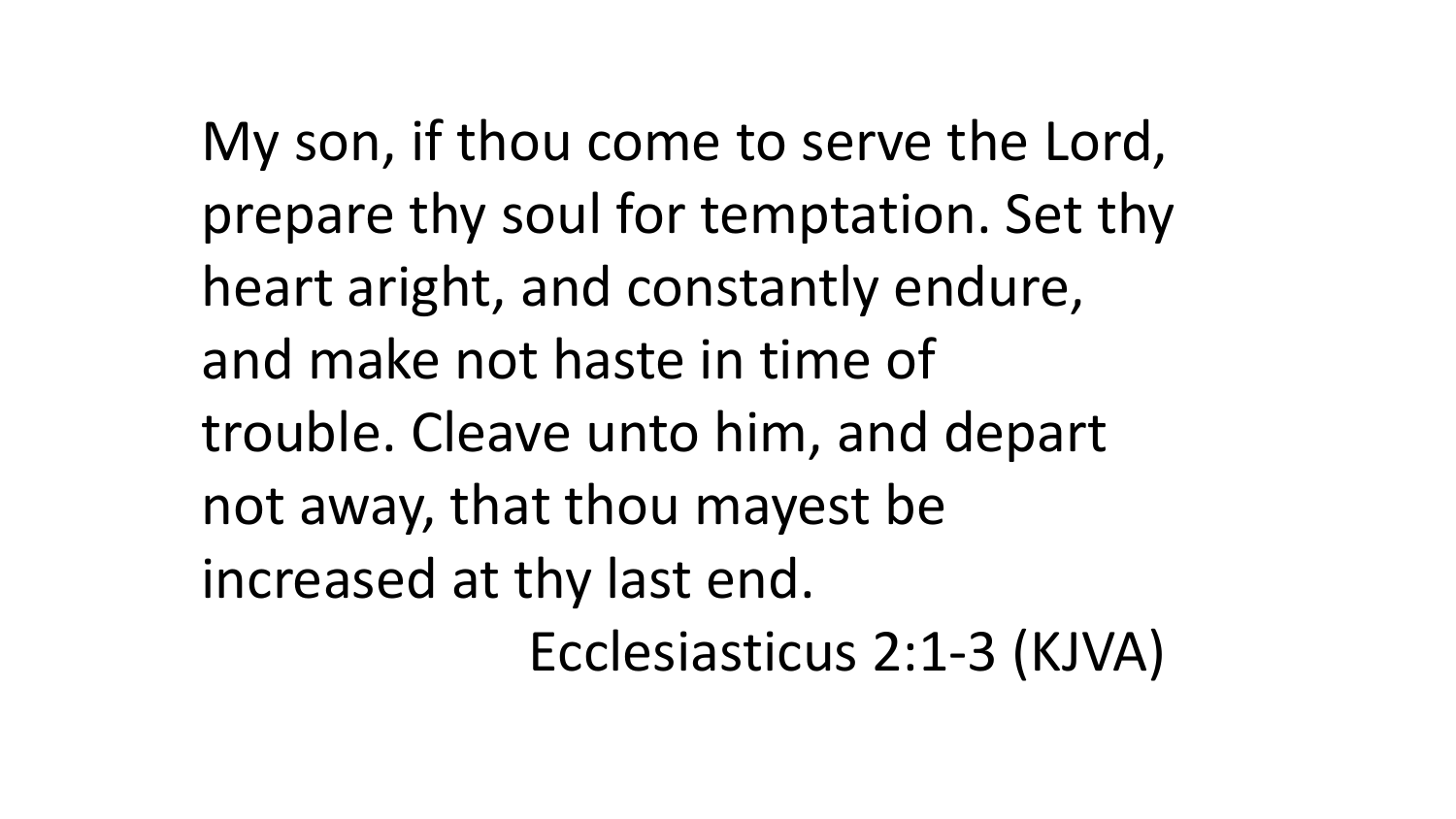## Prepare for battle

- The importance of the Word of God
	- Il Timothy 3:16-17
	- Ephesians 6:17
	- Matthew 4:1-11
	- John 8:32
- Even when we are well -equipped, we are still dependent on God for the victory
	- Romans 8:31
	- Colossians 2:14 -15
	- Luke 11:22 -23
	- John 10:28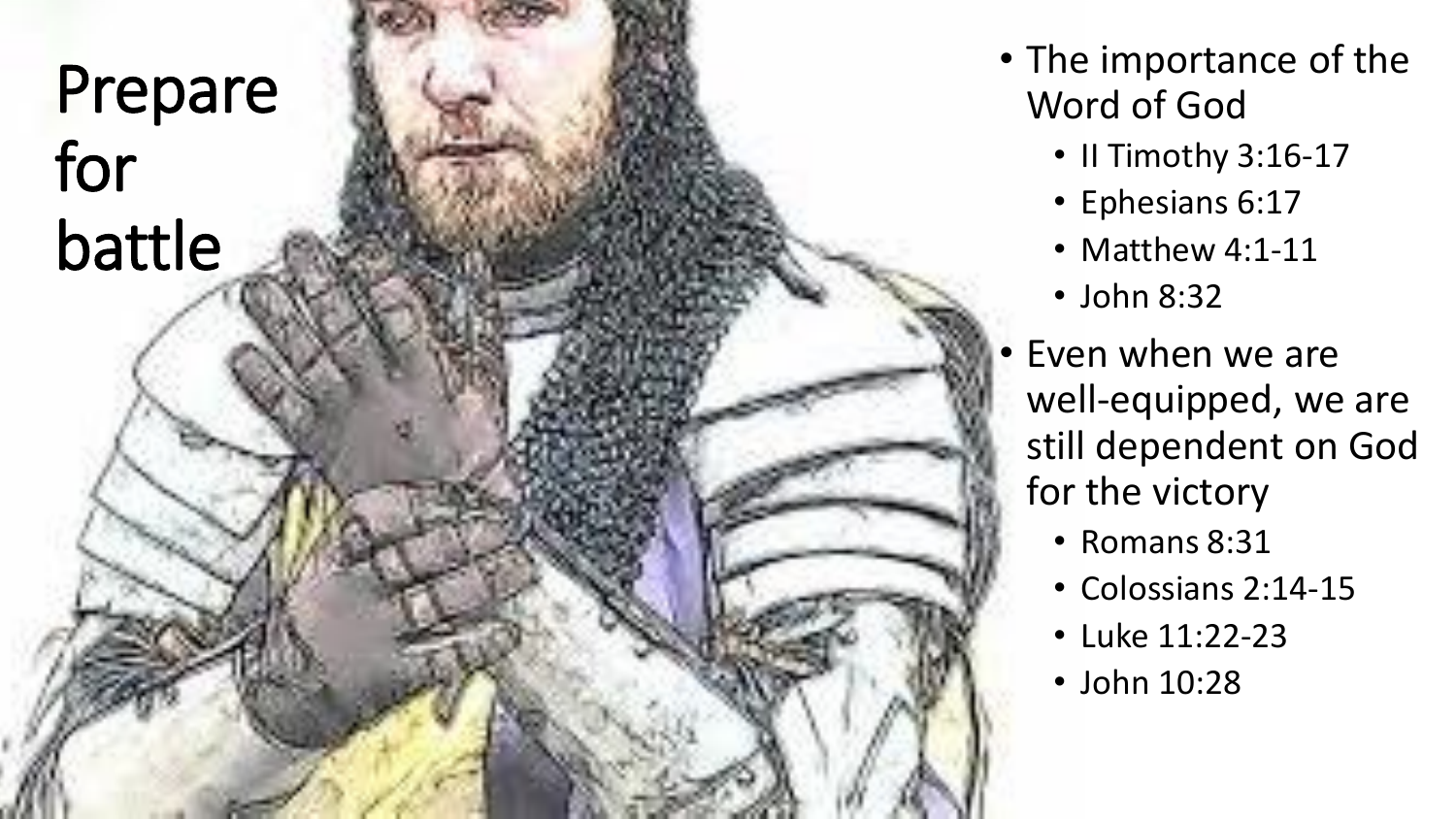## Let God demolish the old strong holds

• Il Corinthians 10:1-6

(For the weapons of our warfare *are* not carnal, but mighty through God to the pulling down of strong holds;) **[G3794](num:G3794)** 

- From **ὀχύρωμα, ochurōma**
- **Thayer Definition:**
	- 1) a castle, stronghold, fortress, fastness
	- 2) anything on which one relies
		- 2a) *of the arguments and reasonings by which a disputant endeavors to fortify his opinion and defend it against his opponent*

• We all had well-rehearsed arguments when confronted about our behavior in the past

•*Give them up*